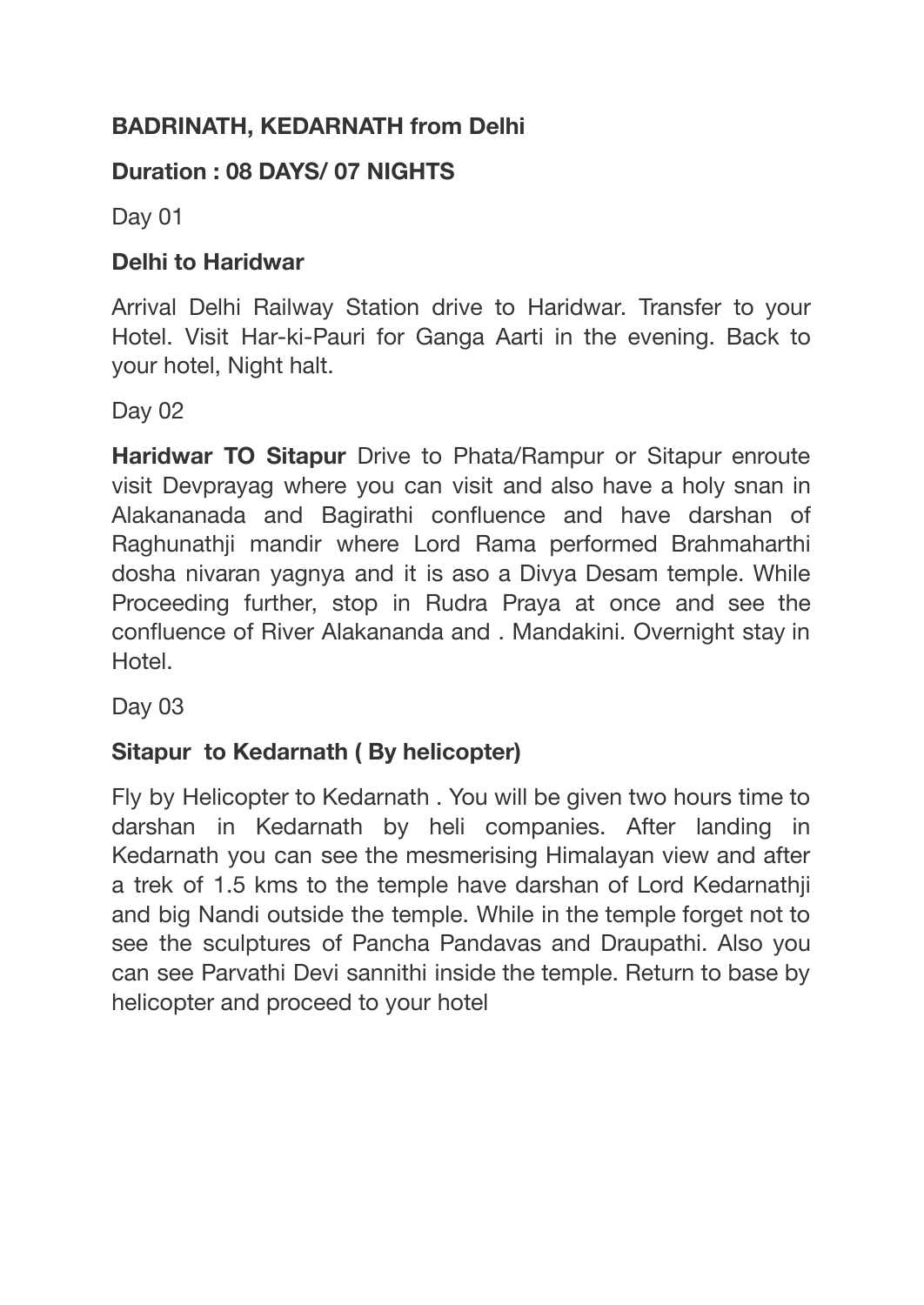Day 04

## Sitapur **to Pipalkoti**

Early morning, drive to Pipalkoti enroute visit Gupata kasi temple and overnight stay in Guptakasi

Day 05

### **Pipalkoti to Badrinath**

Drive to Badrinath via Joshimath. Enroute visit Lakshmi Narasimhaswamy Temple in imutt ( diva desam temple) and later proceed to Badrinath. Visit Mana the last village of India and also visit Ganesh Gufa and Vyasa Gufa , Bhimpool and saraswathi River starting point. Badrinath one of the 'Four Dhams' is one of the most celebrated pilgrimage spots of the country and is situated at an elevation of 3,133 meters, guarded on either side by the two mountain ranges known as Nar & Narayan with the towering Neelkanth Peak providing a splendid backdrop. This revered spot was once carpeted with wild berries. Thus the place got the name "Badri van", meaning "forest of berries"..After darshan in temple overnight stay.

Day 06

## **Badrinath to Joshimath**

Early in the morning, pilgrims after having a bath in the Taptkund have the Darshan of Badrivishal. Brahamakapal is significant for Pinddan Shraddh of ancestors (Pitrus). Later drive back to Pipalkoti and overnight stay.Overnight stay.